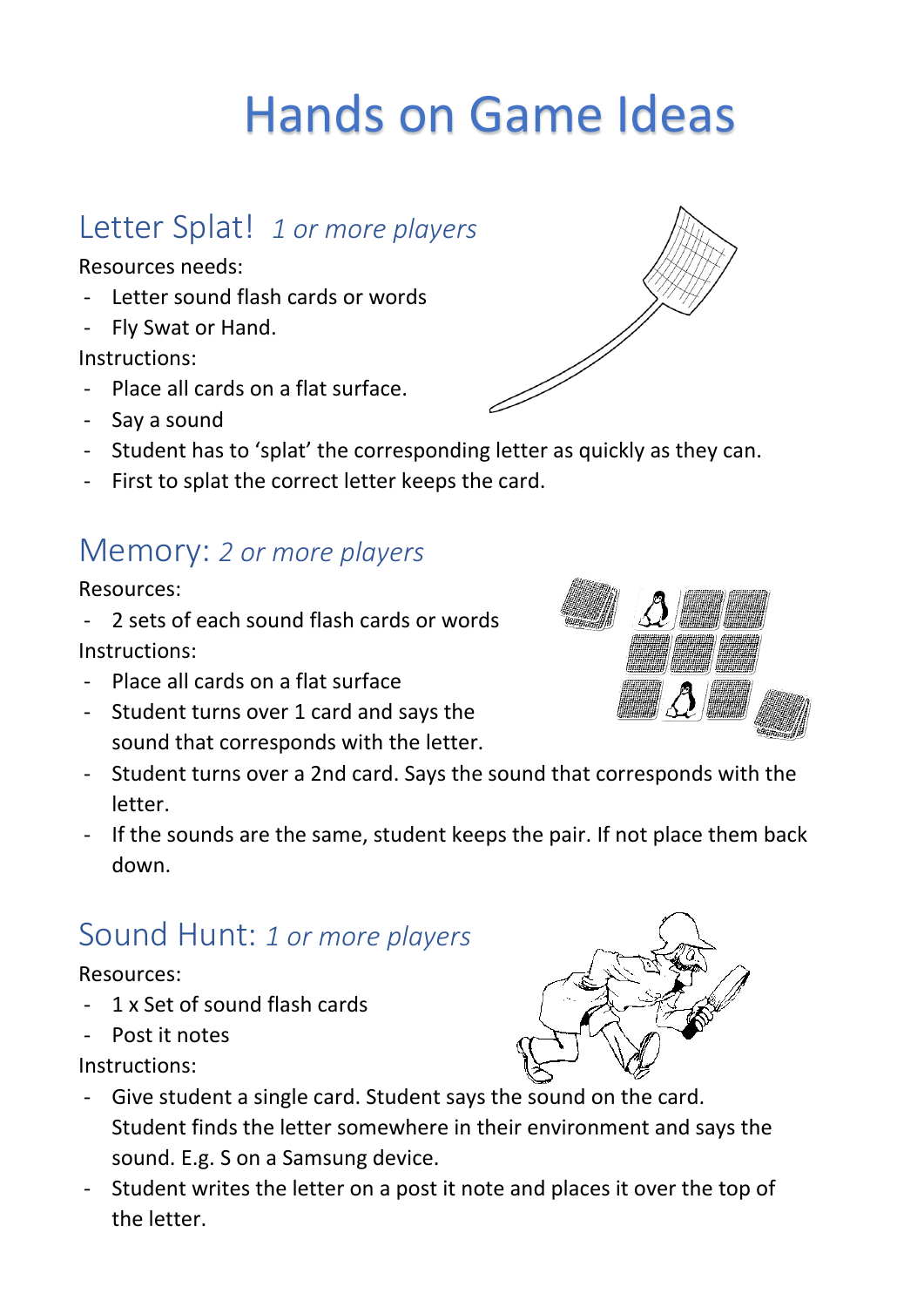# Alphabet Ball: *2 or more players*

Resources:

- Ball
- Space (preferably outside)

#### Instructions:

- Focus just on the sounds being practised.
- Pass the ball to the student and say a sound
- Student responds with a word that begins with that sound.
- Student throws the ball back and says a sound
- Parent responds with a word that begins with the sound.
- Go back and forth as many times as you like
- Make it more fun by kicking the ball or chasing each other to tag with the ball.
- If using focus words, say each sound in the word, when student catches they blend them together. When student passed back to parent, give them a word to segment.

# Letter sound/Word relay: *1 or more players*

#### Resources:

- Space to run
- 1 x Set of Sound Flash Cards or word cards
- Something to stick to walls (e.g. Blue Tack)
- Post it note (or something to cover the sound on the wall)
- Timer

**Instructions** 

- Have sounds stuck up on a wall next to each other
- Give student a blank post it note
- Say a sound and start the timer
- As quickly as the student can, run up to the sound wall and place the blank piece of paper over the correct corresponding sound
- Once correct sound is covered, run back to get next piece of paper
- Say next sound
- Cover all the sounds as quickly as possible